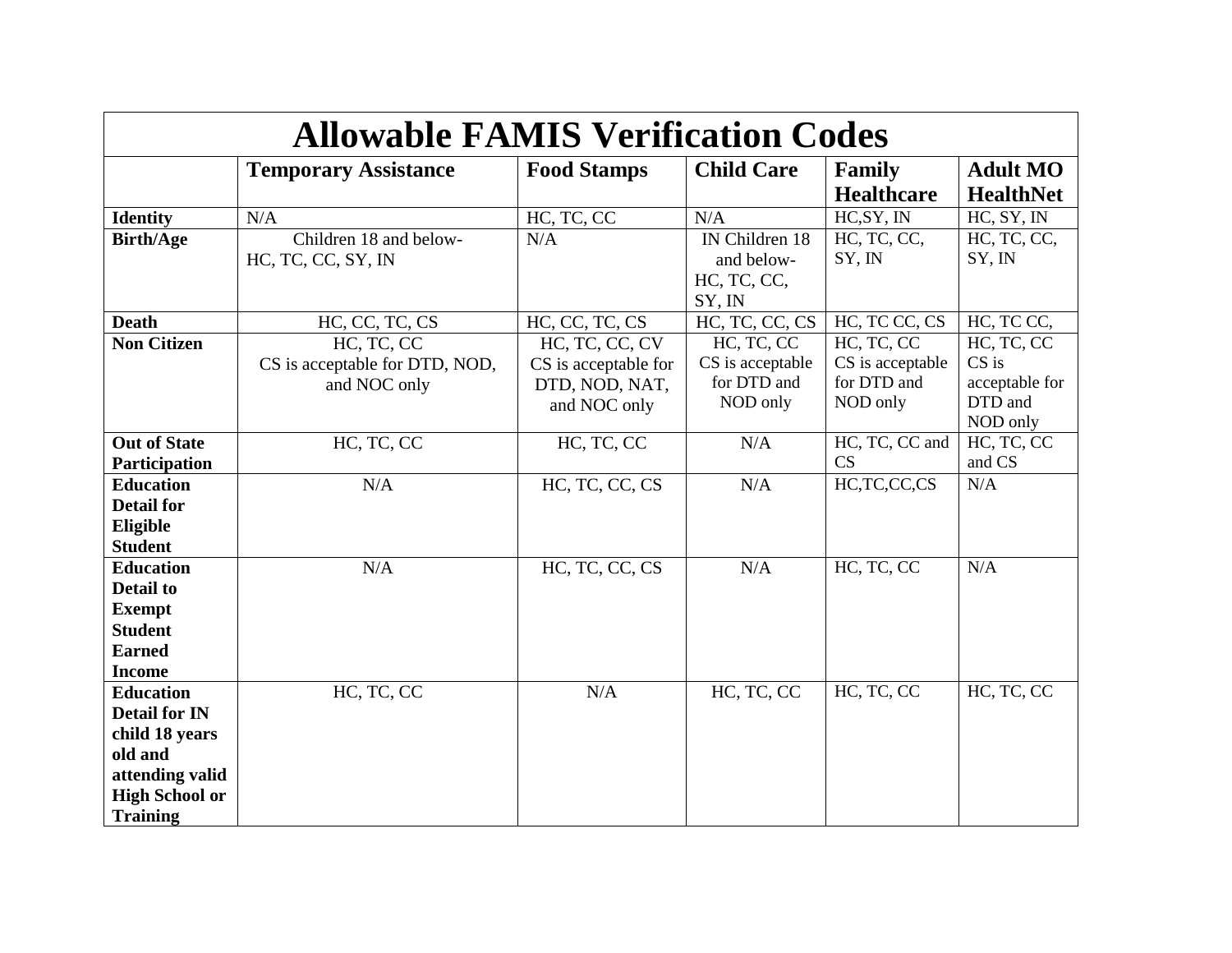| <b>Supercase</b>       | Begin Date-Any, but not CS for       | Begin Date-Any            | Begin Date-Any   | Begin Date-  | Begin date $-$ |
|------------------------|--------------------------------------|---------------------------|------------------|--------------|----------------|
| <b>Residency</b>       | children                             | End Date-Any              | End Date-Any     | Any          | Any            |
|                        | <b>End Date-Any</b>                  |                           |                  | End Date-Any | End date-Any   |
| Work                   | N/A                                  | 04-HC, TC, CC             | N/A              | N/A          | N/A            |
| <b>Requirements</b>    |                                      | 03-Not Required           |                  |              |                |
|                        |                                      | 50-Not Required           |                  |              |                |
|                        |                                      | Code $01$ or $02$ and $6$ |                  |              |                |
|                        |                                      | or more Non Work          |                  |              |                |
|                        |                                      | months and switch         |                  |              |                |
|                        |                                      | worked 80 hours is        |                  |              |                |
|                        |                                      | $Y - HC$ , TC, CC         |                  |              |                |
| <b>Social Security</b> | HC, CC, TC, SY, CS                   | HC, CC, TC, SY,           | N/A              | HC, CC, TC,  | HC, CC, TC,    |
| No.                    |                                      | <b>CS</b>                 |                  | SY, CS       | SY, CS         |
| <b>Supercase</b>       | N/A                                  | HC, CC, TC, CS            | N/A              | N/A          | N/A            |
| <b>Address</b>         |                                      |                           |                  |              |                |
| <b>Missouri</b>        | Any Verification                     | N/A                       | Any Verification | Any          | Any            |
| <b>Residency and</b>   |                                      |                           |                  | Verification | Verification   |
| <b>Intend to</b>       |                                      |                           |                  |              |                |
| <b>Remain</b>          |                                      |                           |                  |              |                |
| <b>Child Care</b>      | N/A                                  | N/A                       | HC, TC, CC       | N/A          | N/A            |
| <b>Need</b>            |                                      |                           |                  |              |                |
| <b>Special Need</b>    | N/A                                  | N/A                       | HC, TC, CC       | HC, TC, CC   | N/A            |
| Relationship           | HC, TC, CC                           | N/A                       | HC, TC, CC       | HC, TC, CC   | HC, TC, CC     |
|                        | For NRP also CS                      |                           | For NRP also     | For NRP also |                |
|                        |                                      |                           | <b>CS</b>        | CS           |                |
| Deprived of            | HC, TC, CC                           | N/A                       | N/A              | N/A          | N/A            |
| <b>Parental</b>        | For FND and NCO also CS              |                           |                  |              |                |
| <b>Support</b>         |                                      |                           |                  |              |                |
| <b>Teen Parent in</b>  | If the teen parent is not in a       | N/A                       | N/A              | N/A          | N/A            |
| an Adult               | supervised setting and good cause is |                           |                  |              |                |
| <b>Supervised</b>      | entered-HC, TC, CC                   |                           |                  |              |                |
| <b>Setting</b>         |                                      |                           |                  |              |                |
| <b>Disability</b>      | N/A                                  | HC, TC, CC                | N/A              | HC,TC,CC,CS  | HC             |
| Liquid                 | HC, TC, CC                           | HC, TC, CC, CS            | N/A              | N/A (USE NET | HC AND TC      |